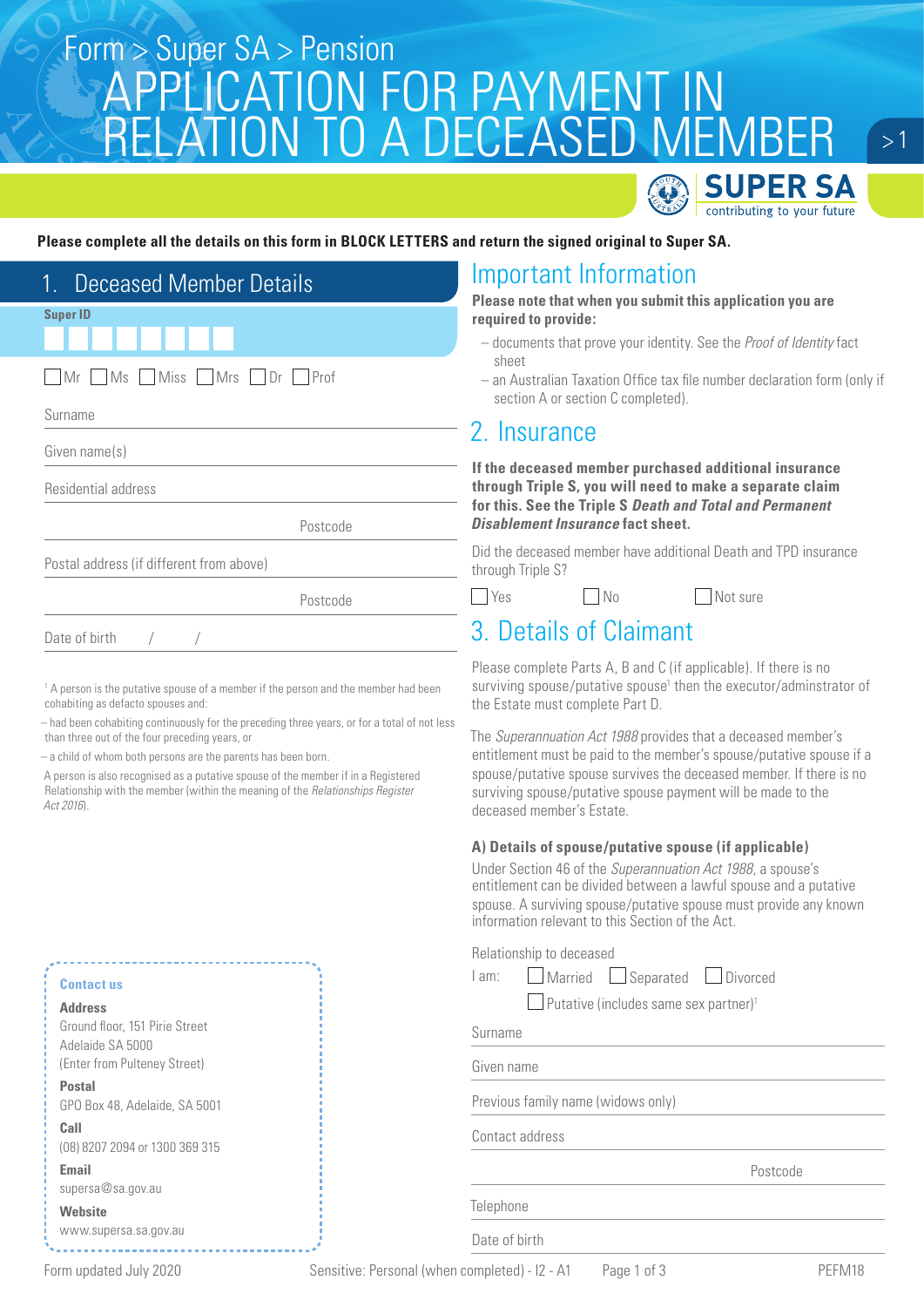## Super SA > Pension<br>CONTIONIONICONICOD DAVA AENIT INI APPLICATION FOR PAYMENT IN RELATION TO A DECEASED MEMBER

Are you entitled to, or are you receiving weekly/fortnightly

workers' compensation payments in relation to your spouse's death?  $\Box$  Yes  $\Box$  No





Please note

by you.

Payments cannot be made to third party accounts, credit cards or overseas accounts. Super SA does not accept responsibility for rejection of transfer due to incorrect account details being provided

If you wish to nominate a bank account for your benefit to be paid to, we require you to provide a bank statement (eg printed statement or online statement from a bank or credit union) for the account. These statements need to be current (ie less than 12 months old) and must show your BSB, account number and your full name on the account.

**B) Payment details**

Name of financial institution

| <b>Branch</b>                      |                                                                                                      |
|------------------------------------|------------------------------------------------------------------------------------------------------|
| Account name (account holder name) |                                                                                                      |
| BSB number (compulsory)            | When completing your account<br>details, please use numbers only.<br>Characters and symbols will not |
| Account number                     | be recognised. For more<br>information, contact your financial<br>institution.                       |

#### **C) Details of eligible children/students (if applicable)**

In relation to a deceased member, an eligible child/student is:

- a. (i) a child of the member, or
	- (ii) a child in relation to whom the member had assumed parental responsibilities and who was cared for and maintained, wholly or in part, by the member up to the date of the member's death, and
- b. (i) under the age of 16 years, or
	- (ii) between the ages of 16 and 25 years and in full-time attendance at an educational institution recognised by the Board for the purposes of this definition.

Please provide a certified copy<sup>2</sup> of the birth certificates of any children under the age of 16 years.

| Surname | Given name(s) | Date of birth |
|---------|---------------|---------------|
|         |               |               |
|         |               |               |
|         |               |               |
|         |               |               |

Students between the ages of 16 and 25 years who may be eligible for a student pension must complete a student application form and provide tax details, bank details and a bank statement to confirm the details, together with a certified copy<sup>2</sup> of their birth certificate. Please contact Super SA for further information.

#### **D) Details of executor/administrator of the Estate**

Please complete ONLY if there is no surviving spouse/putative spouse and provide copies of documentary evidence supporting your appointment as executor/administrator.

Name

Contact address

**Postcode Postcode** 

**Telephone** 

2 Certified copies are copies authorised, or stamped as being true copies of the originals, by a person or agency recognised by the law of the state in which they are certified. These include: a Justice of the Peace, Commissioner for taking Affidavits, a Notary Public or a Proclaimed Police Officer. Documents must be certified within the last six months.

 $> 2$ 

**SUPER SA** contributing to your future